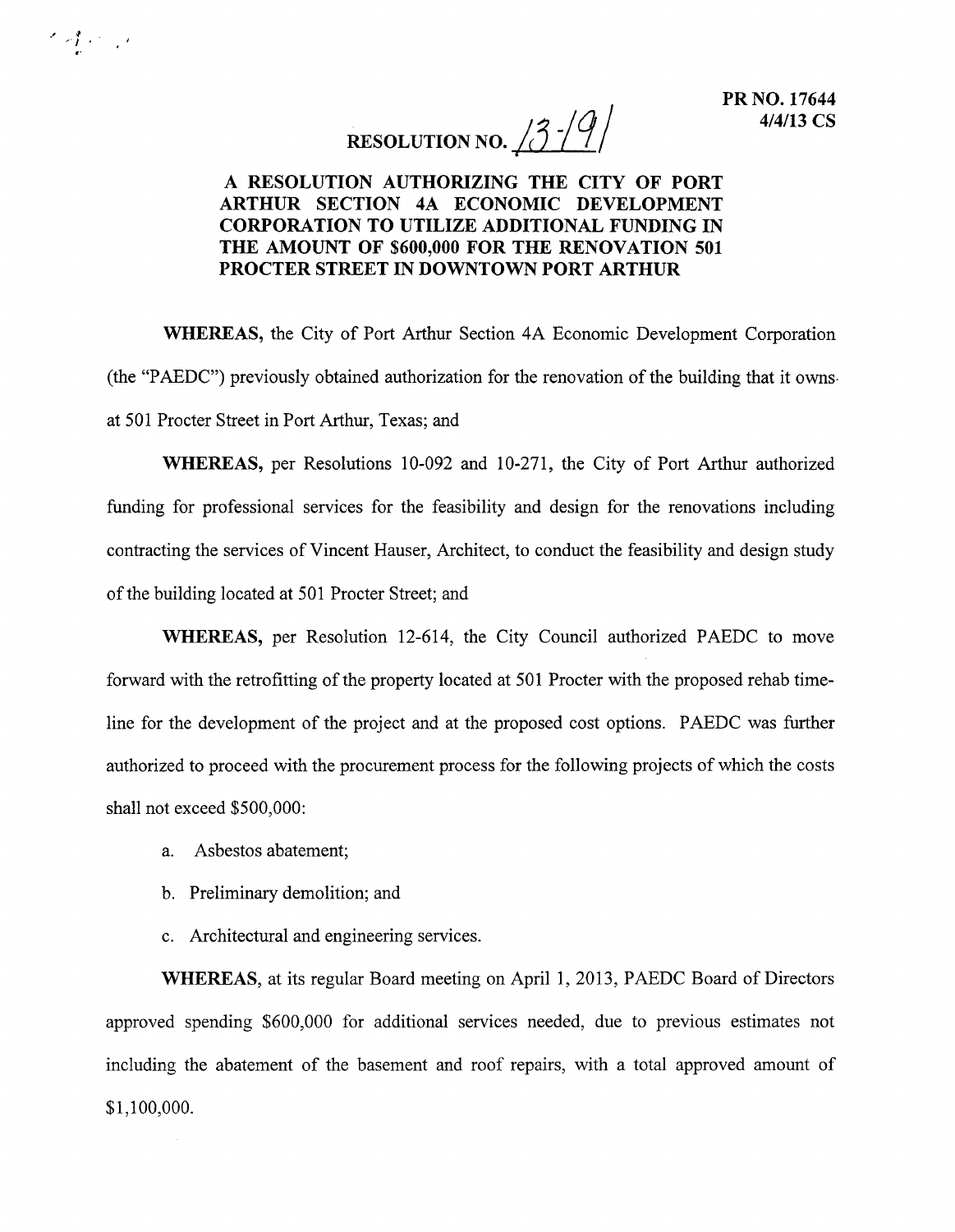## **NOW THEREFORE, BE IT RESOLVED BY THE CITY COUNCIL OF THE CITY OF PORT ARTHUR, TEXAS:**

**Section 1.** That the facts and opinions in the preamble are true and correct.

**Section 2.** That the City Council authorizes PAEDC to spend additional funds of up to \$600,000 to complete the existing project and for additional services, increasing the total authorization to \$1,100,000.

**Section 3.** That a copy of the caption of this Resolution be spread upon the Minutes of the City Council.

**READ, ADOPTED AND APPROVED** on this  $\frac{|\psi^{\text{th}}|}{|\psi^{\text{th}}}$  day of  $\frac{|\psi^{\text{th}}|}{|\psi^{\text{th}}|}$  A.D., 2013 at a Meeting of the City Council of the City of Port Arthur, Texas, by the following vote: AYES:

Mayor: Councilmembers:

NOES: Courilmember

Deloris "Bobbie" Prince, Mayor

 $\mathcal{L}^{\mathcal{L}}(\mathcal{A}_{\mathcal{L}}^{\mathcal{L}}(\mathbf{x})) = \mathcal{L}^{\mathcal{L}}(\mathbf{x})$